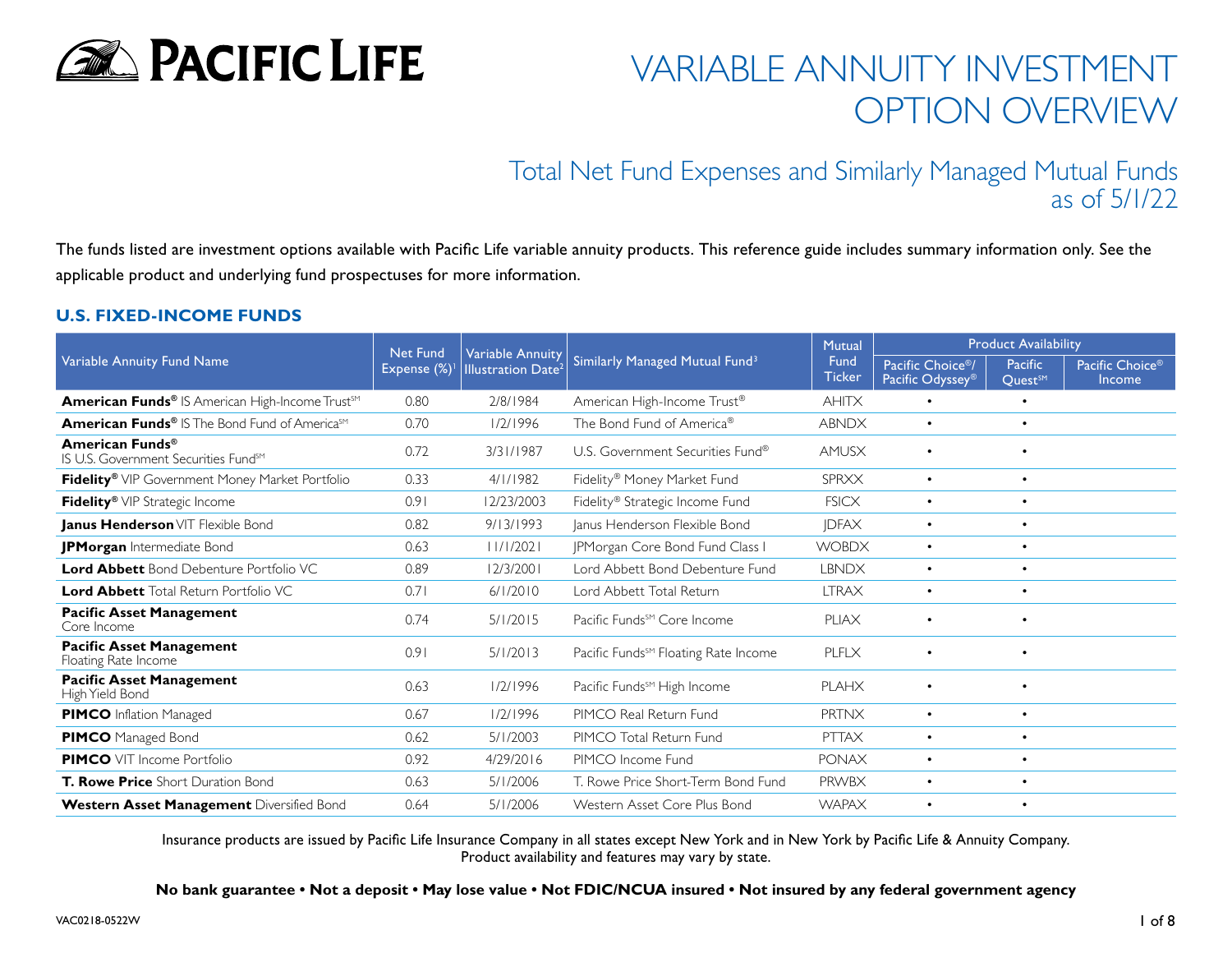Total Net Fund Expenses and Similarly Managed Mutual Funds as of 5/1/22

### **NON-U.S. FIXED-INCOME FUNDS**

| Variable Annuity Fund Name                   |      |           | Net Fund Variable Annuity Similarly Managed Mutual Fund <sup>3</sup>    | Mutual                | <b>Product Availability</b>                                   |                                |                                              |
|----------------------------------------------|------|-----------|-------------------------------------------------------------------------|-----------------------|---------------------------------------------------------------|--------------------------------|----------------------------------------------|
|                                              |      |           |                                                                         | Fund<br><b>Ticker</b> | Pacific Choice <sup>®</sup> /<br>Pacific Odyssey <sup>®</sup> | Pacific<br>Ouest <sup>SM</sup> | Pacific Choice <sup>®</sup><br><b>Income</b> |
| American Funds® IS Capital World Bond FundsM | 1.00 | 10/4/2006 | Capital World Bond Fund®                                                | <b>CWBFX</b>          |                                                               |                                |                                              |
| <b>Principal</b> Emerging Markets Debt       | 00.۱ | 5/1/2012  | Principal Finisterre Emerging Markets<br>Total Return Bond Fund Class I | PFUMX                 |                                                               |                                |                                              |
| <b>Templeton</b> Global Bond VIP Fund        | 0.76 | 1/1/1992  | Templeton Global Bond Fund                                              | TPINX                 |                                                               |                                |                                              |

### **U.S. EQUITY FUNDS**

|                                                                          | <b>Net Fund</b> | <b>Variable Annuity</b>              |                                                  | <b>Mutual</b>         | <b>Product Availability</b>                                   |                                      |                           |  |
|--------------------------------------------------------------------------|-----------------|--------------------------------------|--------------------------------------------------|-----------------------|---------------------------------------------------------------|--------------------------------------|---------------------------|--|
| Variable Annuity Fund Name                                               | Expense (%)     | <b>Illustration Date<sup>2</sup></b> | Similarly Managed Mutual Fund <sup>3</sup>       | Fund<br><b>Ticker</b> | Pacific Choice <sup>®</sup> /<br>Pacific Odyssey <sup>®</sup> | Pacific<br><b>Ouest<sup>SM</sup></b> | Pacific Choice®<br>Income |  |
| <b>AB</b> Small-Cap Value                                                | 0.98            | 5/1/2003                             | AB Small Cap Value Portfolio                     | <b>SCAVX</b>          | $\bullet$                                                     | $\bullet$                            |                           |  |
| <b>American Century Value</b>                                            | 0.86            | 10/2/2000                            | American Century Large Company Value             | <b>ALVSX</b>          | $\bullet$                                                     | $\bullet$                            |                           |  |
| American Century VP Mid Cap Value                                        | 0.90            | 10/29/2004                           | American Century Mid Cap Value                   | <b>ACLAX</b>          | $\bullet$                                                     | $\bullet$                            |                           |  |
| American Funds® IS Growth FundsM                                         | 0.85            | 3/9/1987                             | The Growth Fund of America®                      | <b>AGTHX</b>          | $\bullet$                                                     | $\bullet$                            |                           |  |
| American Funds® IS Growth-Income Fund <sup>sm</sup>                      | 0.79            | 3/9/1987                             | The Investment Company of America®               | <b>AIVSX</b>          | $\bullet$                                                     | $\bullet$                            |                           |  |
| <b>American Funds®</b> IS Washington Mutual Investors Fund <sup>sM</sup> | 0.77            | 7/5/2001                             | Washington Mutual Investors Fund <sup>sM</sup>   | <b>AWSHX</b>          | $\bullet$                                                     | $\bullet$                            |                           |  |
| <b>BlackRock</b> Equity Index                                            | 0.27            | 1/2/1996                             | iShares S&P 500 Index Investor                   | <b>BSPIX</b>          | $\bullet$                                                     | $\bullet$                            |                           |  |
| <b>BlackRock</b> Large-Cap Growth                                        | 0.89            | 1/2/2001                             | <b>BlackRock Capital Appreciation</b>            | <b>MDFGX</b>          | $\bullet$                                                     | $\bullet$                            |                           |  |
| <b>BlackRock</b> Small-Cap Index                                         | 0.54            | 1/4/1999                             | iShares Russell 2000<br>Small-Cap Index Investor | <b>MDSKX</b>          | $\bullet$                                                     | $\bullet$                            |                           |  |
| <b>Boston Partners Mid-Cap Value</b>                                     | 0.93            | 1/2/2009                             | John Hancock Disciplined Value Mid Cap           | <b>IVMAX</b>          | $\bullet$                                                     | $\bullet$                            |                           |  |
| <b>ClearBridge</b> Large-Cap Value                                       | 0.83            | 1/4/1999                             | ClearBridge Large-Cap Value Fund                 | SINAX                 | $\bullet$                                                     | $\bullet$                            |                           |  |
| <b>ClearBridge</b> Variable Aggressive Growth Portfolio                  | 1.08            | 11/1/1999                            | ClearBridge Aggressive Growth Fund               | <b>SHRAX</b>          | $\bullet$                                                     | $\bullet$                            |                           |  |
| <b>Delaware</b> Mid-Cap Growth                                           | 0.90            | 1/2/2001                             | Waddell & Reed Advisors New Concepts             | <b>UNECX</b>          | $\bullet$                                                     | $\bullet$                            |                           |  |
| Fidelity® VIP Contrafund®                                                | 0.85            | 1/3/1995                             | Fidelity® Contrafund® Fund                       | <b>FCNTX</b>          | $\bullet$                                                     | $\bullet$                            |                           |  |
| Franklin Rising Dividends VIP Fund                                       | 0.88            | 1/27/1992                            | Franklin Rising Dividends Fund                   | <b>FRDPX</b>          | $\bullet$                                                     | $\bullet$                            |                           |  |
| <b>Franklin/BlackRock</b> Small-Cap Equity                               | 0.90            | 5/2/2005                             | None                                             | N/A                   | $\bullet$                                                     | $\bullet$                            |                           |  |
| <b>Janus</b> Focused Growth                                              | 0.95            | 10/2/2000                            | Janus Forty                                      | <b>JDCAX</b>          | $\bullet$                                                     | $\bullet$                            |                           |  |
| <b>IPMorgan</b> Large-Cap Core                                           | 0.67            | 1/2/1996                             | <b>IPMorgan U.S. Equity</b>                      | <b>IMUEX</b>          | $\bullet$                                                     | $\bullet$                            |                           |  |
| JPMorgan Value Advantage                                                 | 0.89            | 5/1/2013                             | JPMorgan Value Advantage Fund                    | <b>IVAAX</b>          | $\bullet$                                                     | $\bullet$                            |                           |  |
| MFS <sup>®</sup> Growth                                                  | 0.77            | 1/2/1996                             | MFS® Growth Fund                                 | <b>MFEGX</b>          | $\bullet$                                                     | $\bullet$                            |                           |  |
| MFS <sup>®</sup> Small-Cap Growth                                        | 0.84            | 4/17/1996                            | MFS® New Discovery Fund                          | <b>MNDAX</b>          | $\bullet$                                                     | $\bullet$                            |                           |  |
| <b>Scout Investments Mid-Cap Equity</b>                                  | 0.88            | 1/4/1999                             | Carillon Scout Mid Cap                           | <b>UMBMX</b>          | $\bullet$                                                     | $\bullet$                            |                           |  |
| <b>T. Rowe Price</b> Dividend Growth                                     | 0.87            | 1/3/2000                             | T. Rowe Price Dividend Growth                    | PRDGX                 | $\bullet$                                                     | $\bullet$                            |                           |  |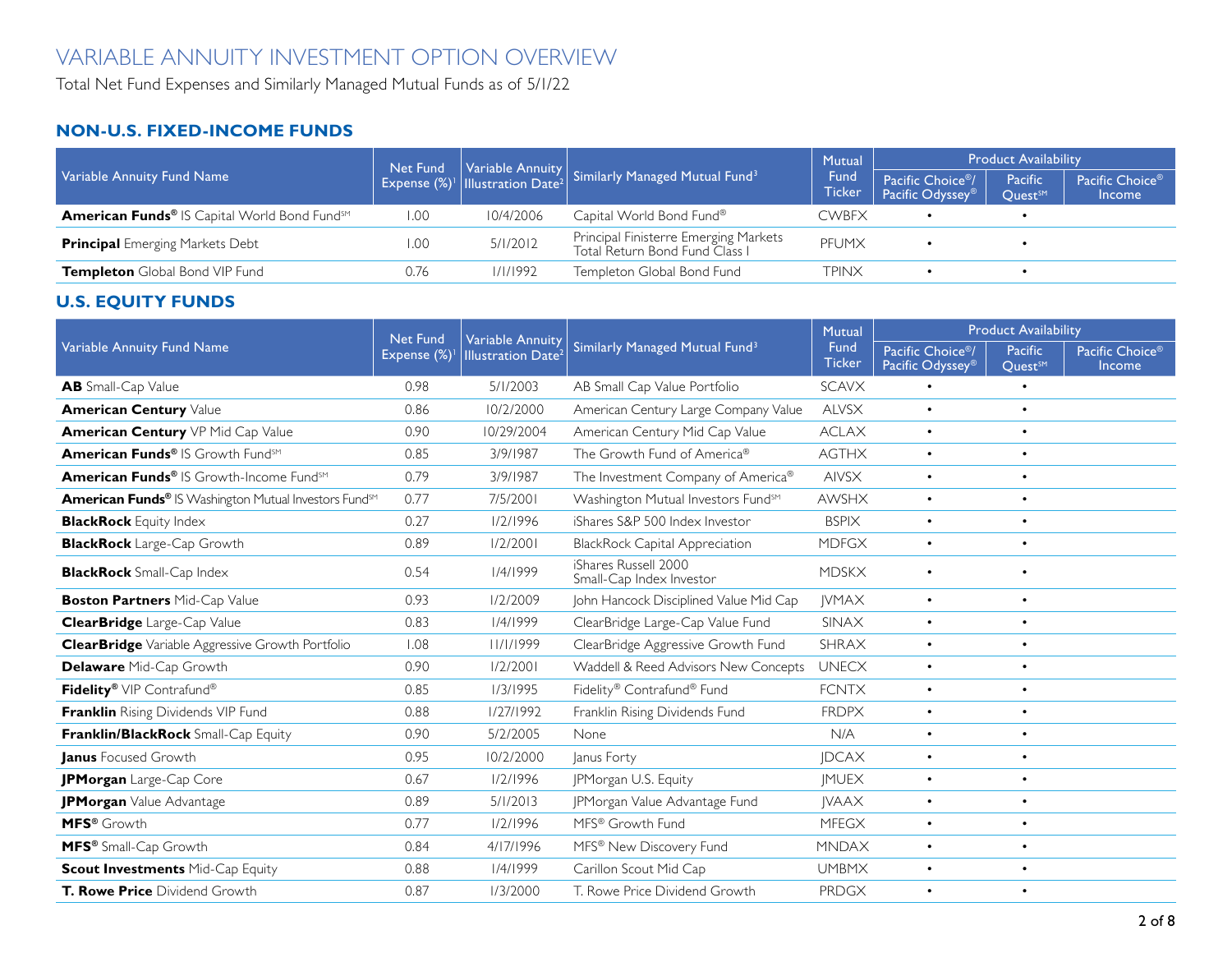Total Net Fund Expenses and Similarly Managed Mutual Funds as of 5/1/22

### **NON-U.S. EQUITY FUNDS**

| Variable Annuity Fund Name                                                           | <b>Net Fund</b><br>Expense (%) | <b>Variable Annuity</b><br><b>Illustration Date<sup>2</sup></b> | Similarly Managed Mutual Fund <sup>3</sup>               | Mutual                | <b>Product Availability</b>                                   |                                      |                           |
|--------------------------------------------------------------------------------------|--------------------------------|-----------------------------------------------------------------|----------------------------------------------------------|-----------------------|---------------------------------------------------------------|--------------------------------------|---------------------------|
|                                                                                      |                                |                                                                 |                                                          | Fund<br><b>Ticker</b> | Pacific Choice <sup>®</sup> /<br>Pacific Odyssey <sup>®</sup> | Pacific<br><b>Ouest<sup>SM</sup></b> | Pacific Choice®<br>Income |
| American Funds <sup>®</sup><br>IS Capital World Growth and Income Fund <sup>sM</sup> | 0.92                           | 5/1/2006                                                        | Capital World Growth and Income Fund®                    | <b>CWGIX</b>          |                                                               | $\bullet$                            |                           |
| American Funds® IS Global Growth Fund <sup>sM</sup>                                  | 0.92                           | 4/30/1997                                                       | New Perspective Fund                                     | <b>ANWPX</b>          | $\bullet$                                                     | $\bullet$                            |                           |
| American Funds <sup>®</sup><br>IS Global Small Capitalization Fund <sup>sM</sup>     | 1.15                           | 4/30/1998                                                       | American Funds SMALLCAP World Fund®                      | <b>SMCWX</b>          | $\bullet$                                                     | $\bullet$                            |                           |
| American Funds® IS International Fund <sup>sM</sup>                                  | 1.04                           | 5/1/1990                                                        | EuroPacific Growth Fund®                                 | <b>AEPGX</b>          | $\bullet$                                                     |                                      |                           |
| American Funds <sup>®</sup><br>IS International Growth and Income Fund <sup>sM</sup> | 1.03                           | 1/18/2008                                                       | International Growth and Income Fund <sup>sM</sup>       | <b>IGAAX</b>          | $\bullet$                                                     | $\bullet$                            |                           |
| American Funds® IS New World Fund®                                                   | 1.07                           | 6/17/1999                                                       | New World Fund®                                          | <b>NEWFX</b>          | $\bullet$                                                     |                                      |                           |
| <b>ClearBridge</b> International Growth                                              | 1.04                           | 11/1/2021                                                       | ClearBridge International Growth Fund<br>Class I         | <b>LMGNX</b>          | $\bullet$                                                     | $\bullet$                            |                           |
| <b>FIAM LLC</b> International Small-Cap                                              | 1.09                           | 5/1/2006                                                        | Fidelity® International Small Cap Fund                   | <b>FISMX</b>          | $\bullet$                                                     | $\bullet$                            |                           |
| Franklin Mutual Global Discovery VIP Fund                                            | 1.23                           | 11/8/1996                                                       | Mutual Global Discovery Fund                             | <b>TEDIX</b>          | $\bullet$                                                     | $\bullet$                            |                           |
| <b>Invesco</b> Emerging Markets                                                      | 1.05                           | 4/17/1996                                                       | Invesco Developing Markets Fund                          | <b>ODMAX</b>          | $\bullet$                                                     | $\bullet$                            |                           |
| <b>Invesco</b> V.I. Global Fund                                                      | 1.03                           | 11/12/1990                                                      | Invesco Global Fund                                      | <b>OPPAX</b>          | $\bullet$                                                     | $\bullet$                            |                           |
| <b>Invesco Oppenheimer</b><br>V.I. International Growth Fund                         | .25                            | 5/13/1992                                                       | Invesco Oppenheimer<br>International Growth Fund         | <b>OIGAX</b>          | $\bullet$                                                     | $\bullet$                            |                           |
| MFS <sup>®</sup> International Large-Cap                                             | 0.98                           | 1/3/2000                                                        | MFS <sup>®</sup> Institutional International Equity Fund | <b>MIEIX</b>          | $\bullet$                                                     | $\bullet$                            |                           |
| <b>Wellington</b> International Value                                                | 0.90                           | 1/2/1996                                                        | Hartford International Value Fund                        | <b>HILAX</b>          | $\bullet$                                                     | $\bullet$                            |                           |

### **ALTERNATIVE STRATEGIES FUNDS**

| Variable Annuity Fund Name                                                   |  | Net Fund | <b>Expense</b> $(\%)^1$ Illustration Date <sup>2</sup> | Variable Annuity Similarly Managed Mutual Fund <sup>3</sup> | <b>Mutual</b>  | <b>Product Availability</b>                                   |                                      |                                  |
|------------------------------------------------------------------------------|--|----------|--------------------------------------------------------|-------------------------------------------------------------|----------------|---------------------------------------------------------------|--------------------------------------|----------------------------------|
|                                                                              |  |          |                                                        |                                                             | Fund<br>Ticker | Pacific Choice <sup>®</sup> /<br>Pacific Odyssey <sup>®</sup> | Pacific<br><b>Ouest<sup>SM</sup></b> | Pacific Choice®<br><b>Income</b> |
| <b>JPMorgan</b> Hedged Equity                                                |  | 0.90     | 5/3/2021                                               | JPMorgan Hedged Equity Fund                                 | <b>IHEQX</b>   |                                                               |                                      |                                  |
| <b>Neuberger Berman</b><br>AMT U.S. Equity Index PutWrite Strategy Portfolio |  | 1.06     | 5/1/2017                                               | Neuberger Berman<br>U.S. Equity Index PutWrite Strategy     | <b>NUPAX</b>   |                                                               |                                      |                                  |
| <b>PIMCO</b><br>VIT CommodityRealReturn® Strategy Portfolio                  |  | I.O3     | 6/30/2004                                              | <b>PIMCO</b><br>VIT CommodityRealReturn® Strategy Fund      | <b>PCRAX</b>   |                                                               |                                      |                                  |
| <b>VanEck</b> VIP Global Resources Fund                                      |  | . 34     | 9/1/1989                                               | VanEck Global Hard Assets Fund                              | <b>GHAAX</b>   | $\bullet$                                                     |                                      |                                  |

You can mix and match eligible investment options and qualify to purchase an optional benefit. Optional living benefits are available as long as the contract value is allocated according to the investment allocation requirements that the Company has in effect, which are subject to change.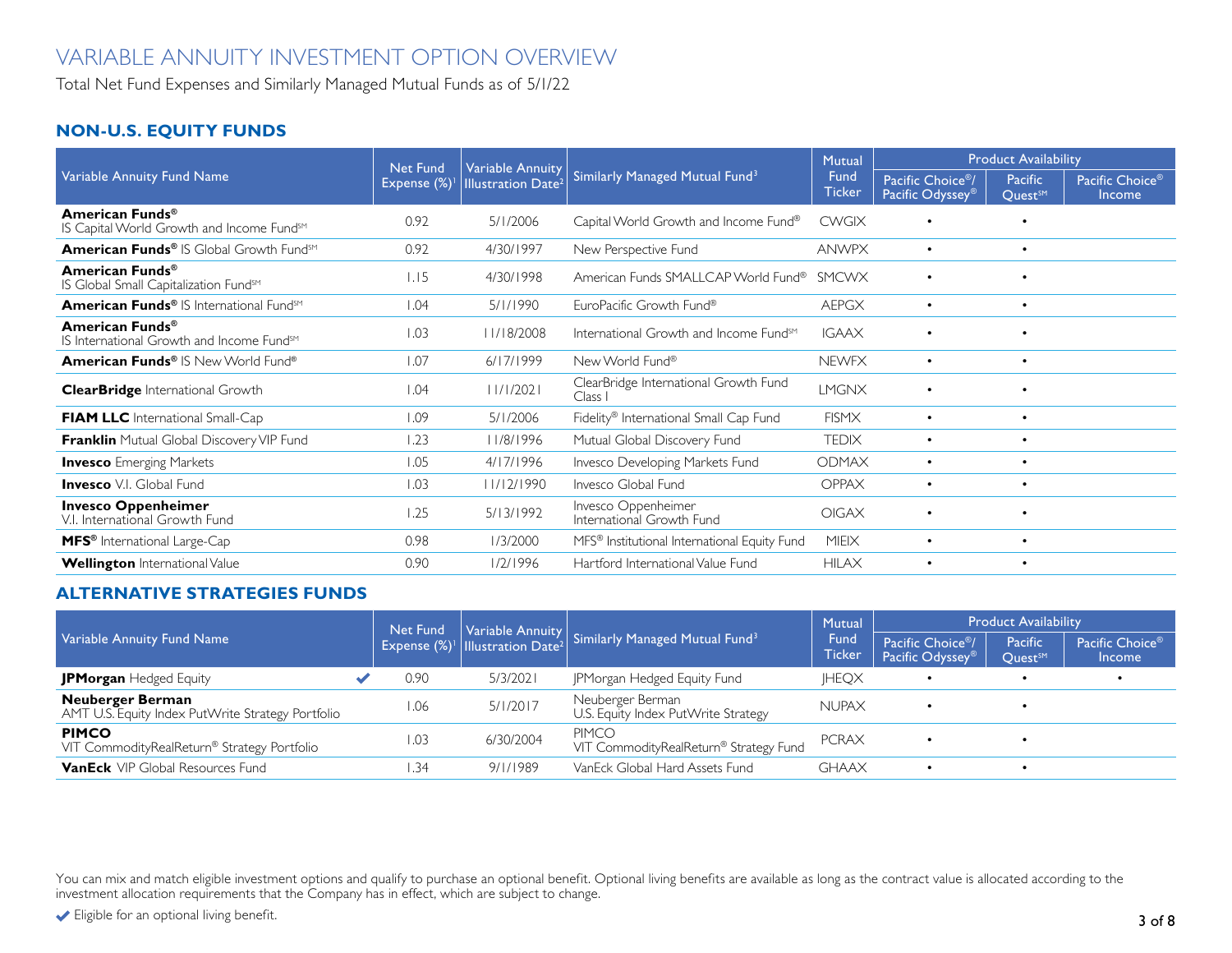Total Net Fund Expenses and Similarly Managed Mutual Funds as of 5/1/22

### **SECTOR FUNDS**

| Variable Annuity Fund Name                  | Net Fund | Expense $(\%)^{\dagger}$ Illustration Date <sup>2</sup> | Variable Annuity Similarly Managed Mutual Fund <sup>3</sup> | Mutual                | <b>Product Availability</b>                                   |                                |                                              |
|---------------------------------------------|----------|---------------------------------------------------------|-------------------------------------------------------------|-----------------------|---------------------------------------------------------------|--------------------------------|----------------------------------------------|
|                                             |          |                                                         |                                                             | Fund<br><b>Ticker</b> | Pacific Choice <sup>®</sup> /<br>Pacific Odyssey <sup>®</sup> | Pacific<br>Quest <sup>SM</sup> | Pacific Choice <sup>®</sup><br><b>Income</b> |
| <b>BlackRock</b> Health Sciences            | 1.13     | 1/2/200                                                 | <b>BlackRock</b><br>Health Sciences Opportunities Portfolio | <b>SHSAX</b>          | $\bullet$                                                     |                                |                                              |
| <b>Delaware Ivy</b> VIP Energy              | 1.22     | 5/1/2006                                                | lvy Energy Fund                                             | <b>IEYAX</b>          | $\bullet$                                                     |                                |                                              |
| <b>Invesco</b> V.I. Global Real Estate Fund | 1.22     | 3/31/1998                                               | Invesco Global Real Estate Fund                             | <b>AGREX</b>          | $\bullet$                                                     |                                |                                              |
| MFS <sup>®</sup> Technology                 | . 4      | 1/2/2001                                                | MFS® Technology Fund                                        | <b>MTCAX</b>          | $\bullet$                                                     |                                |                                              |
| <b>MFS®</b> VIT Utilities Series            | 1.03     | 1/3/1995                                                | MFS <sup>®</sup> Utilities Fund                             | <b>MMUFX</b>          | $\bullet$                                                     |                                |                                              |
| <b>Principal Real Estate</b>                | 0.98     | 1/4/1999                                                | Principal Real Estate Securities                            | PRRAX                 | $\bullet$                                                     |                                |                                              |

### **DEFINED OUTCOME FUNDS**

|                                                                                        | Net Fund<br>Expense $(\%)^{\dagger}$ | $\vert$ Illustration Date <sup>2</sup> | Variable Annuity Similarly Managed Mutual Fund <sup>3</sup> | <b>Mutual</b>                | <b>Product Availability</b>                                   |                                |                                              |
|----------------------------------------------------------------------------------------|--------------------------------------|----------------------------------------|-------------------------------------------------------------|------------------------------|---------------------------------------------------------------|--------------------------------|----------------------------------------------|
| Variable Annuity Fund Name                                                             |                                      |                                        |                                                             | <b>Fund</b><br><b>Ticker</b> | Pacific Choice <sup>®</sup> /<br>Pacific Odyssey <sup>®</sup> | Pacific<br>Quest <sup>SM</sup> | Pacific Choice <sup>®</sup><br><b>Income</b> |
| <b>Invesco®</b> V.I. Nasdaq 100 Buffer Fund-March                                      | 0.95                                 | 4/1/2022                               | None                                                        | N/A                          | $\bullet$                                                     |                                |                                              |
| <b>Invesco</b> <sup>®</sup> V.I. S&P 500 <sup>®</sup> Buffer Fund—March                | 0.95                                 | 4/1/2022                               | None                                                        | N/A                          | $\bullet$                                                     |                                |                                              |
| <b>Invesco®</b> V.I. Nasdaq 100 Buffer Fund—June<br>(Launching July 1, 2022)           | 0.95                                 | 7/1/2022                               | None                                                        | N/A                          | $\bullet$                                                     |                                |                                              |
| <b>Invesco®</b> V.I. S&P 500 <sup>®</sup> Buffer Fund-June<br>(Launching July 1, 2022) | 0.95                                 | 7/1/2022                               | None                                                        | N/A                          | $\bullet$                                                     |                                |                                              |
| <b>Invesco®</b> V.I. Nasdaq 100 Buffer Fund-September                                  | 0.95                                 | 10/1/2021                              | None                                                        | N/A                          | $\bullet$                                                     |                                |                                              |
| <b>Invesco®</b> V.I. S&P 500® Buffer Fund-September                                    | 0.95                                 | 10/1/2021                              | None                                                        | N/A                          |                                                               |                                |                                              |
| <b>Invesco®</b> V.I. Nasdaq 100 Buffer Fund-December                                   | 0.95                                 | 1/3/2022                               | None                                                        | N/A                          | $\bullet$                                                     |                                |                                              |
| <b>Invesco®</b> V.I. Nasdaq 100 Buffer Fund-December                                   | 0.95                                 | 1/3/2022                               | None                                                        | N/A                          | $\bullet$                                                     |                                |                                              |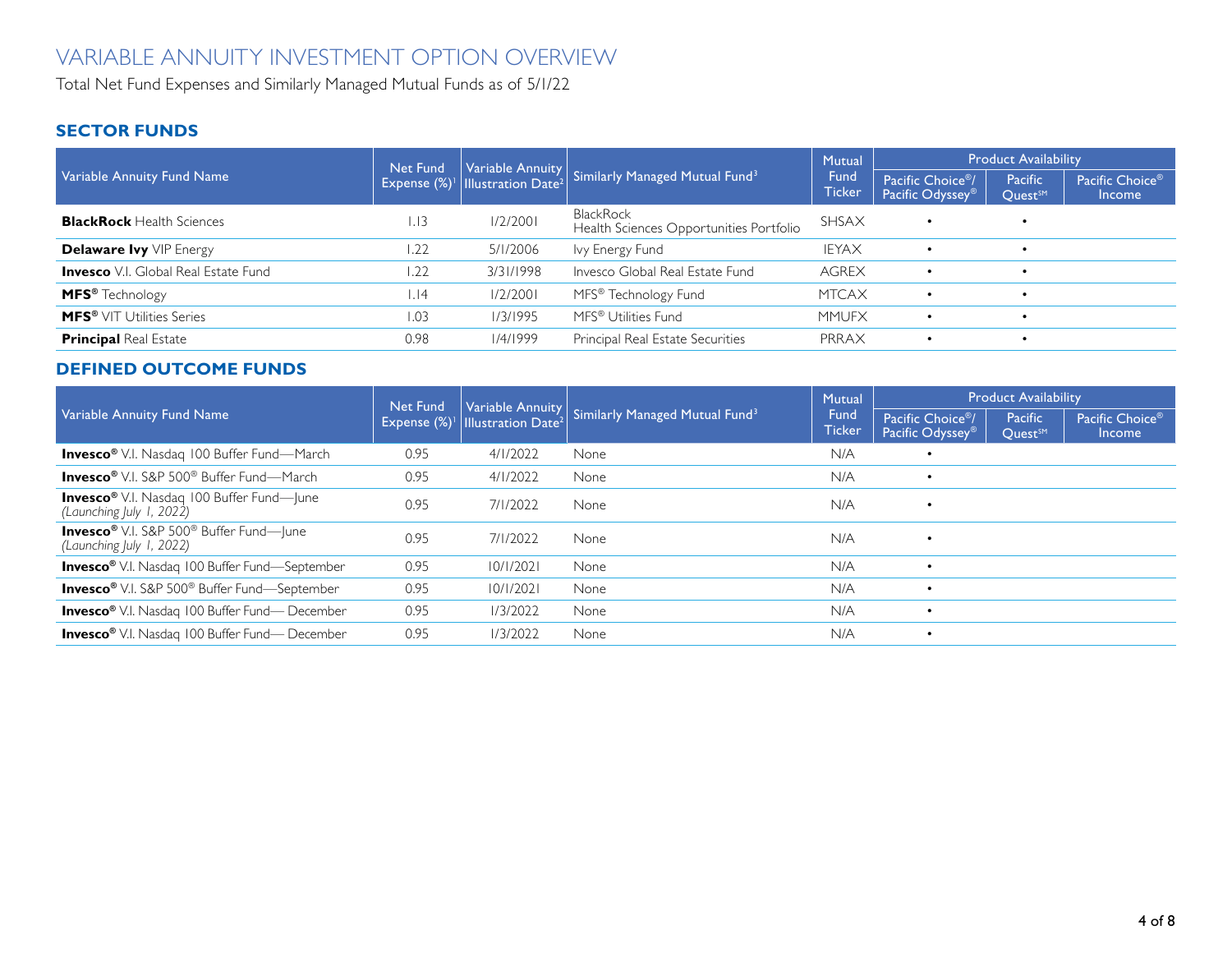Total Net Fund Expenses and Similarly Managed Mutual Funds as of 5/1/22

### **ASSET ALLOCATION/BALANCED FUNDS**

| Variable Annuity Fund Name                                                         |                       | <b>Net Fund</b> | <b>Variable Annuity</b><br><b>Illustration Date<sup>2</sup></b> | Similarly Managed Mutual Fund <sup>3</sup>        | <b>Mutual</b>         | <b>Product Availability</b>                                   |                                       |                           |
|------------------------------------------------------------------------------------|-----------------------|-----------------|-----------------------------------------------------------------|---------------------------------------------------|-----------------------|---------------------------------------------------------------|---------------------------------------|---------------------------|
|                                                                                    |                       | Expense (%)     |                                                                 |                                                   | Fund<br><b>Ticker</b> | Pacific Choice <sup>®</sup> /<br>Pacific Odyssey <sup>®</sup> | <b>Pacific</b><br>Quest <sup>SM</sup> | Pacific Choice®<br>Income |
| American Funds <sup>®</sup> IS Asset Allocation Fund <sup>sM</sup>                 | $\checkmark$          | 0.80            | 8/1/1989                                                        | None                                              | N/A                   | $\bullet$                                                     | $\bullet$                             | $\bullet$                 |
| American Funds <sup>®</sup><br>IS Capital Income Builder® Fund <sup>sM</sup>       |                       | 0.77            | 5/1/2014                                                        | Capital Income Builder®                           | CAIBX                 | $\bullet$                                                     | $\bullet$                             |                           |
| American Funds® IS Global Balanced Fund <sup>sM</sup>                              |                       | .0              | 5/2/2011                                                        | American Funds Global Balanced Fund <sup>sM</sup> | <b>GBLAX</b>          | $\bullet$                                                     | $\bullet$                             |                           |
| American Funds <sup>®</sup><br>IS Managed Risk Asset Allocation Fund <sup>sM</sup> | ✔                     | 0.90            | 9/28/2012                                                       | None                                              | N/A                   | $\bullet$                                                     | $\bullet$                             | $\bullet$                 |
| <b>BlackRock</b><br>60/40 Target Allocation ETF V.I. Fund                          |                       | 0.38            | 5/1/2014                                                        | None                                              | N/A                   | $\bullet$                                                     | $\bullet$                             |                           |
| <b>BlackRock</b> Global Allocation V.I. Fund                                       | $\blacktriangledown$  | 1.00            | 3/24/1995                                                       | <b>BlackRock Global Allocation Fund</b>           | <b>MDLOX</b>          | $\bullet$                                                     | $\bullet$                             | $\bullet$                 |
| <b>Delaware Ivy</b> VIP Asset Strategy                                             | $\blacktriangledown$  | 0.87            | 5/1/1995                                                        | lvy Asset Strategy Fund                           | WASAX                 |                                                               |                                       | $\bullet$                 |
| <b>DFA</b> Balanced Allocation                                                     | $\blacktriangleright$ | 0.65            | 5/1/2016                                                        | None                                              | N/A                   | $\bullet$                                                     | $\bullet$                             | $\bullet$                 |
| Fidelity® VIP FundsManager® 60% <sup>4</sup>                                       | $\checkmark$          | 0.90            | 9/1/2007                                                        | None                                              | N/A                   | $\bullet$                                                     | $\bullet$                             | $\bullet$                 |
| First Trust Dorsey Wright<br>Tactical Core Portfolio                               |                       | 1.30            | 10/30/2015                                                      | None                                              | N/A                   | $\bullet$                                                     | $\bullet$                             |                           |
| <b>First Trust</b> Multi Income Allocation Portfolio                               |                       | 1.16            | 5/1/2014                                                        | None                                              | N/A                   | $\bullet$                                                     | $\bullet$                             |                           |
| First Trust/Dow Jones<br>Dividend & Income Allocation Portfolio                    | $\blacktriangledown$  | 1.19            | 5/1/2012                                                        | None                                              | N/A                   | $\bullet$                                                     | $\bullet$                             | $\bullet$                 |
| <b>Franklin</b> Allocation VIP Fund                                                | $\blacktriangledown$  | 0.92            | 7/31/2007                                                       | None                                              | N/A                   | $\bullet$                                                     | $\bullet$                             | $\bullet$                 |
| <b>Franklin</b> Income VIP Fund                                                    |                       | 0.72            | 5/1/1993                                                        | Franklin Income                                   | <b>FKINX</b>          | ٠                                                             | $\bullet$                             |                           |
| <b>Invesco</b> V.I. Balanced-Risk Allocation Fund                                  | $\blacktriangleright$ | 1.13            | 1/31/2009                                                       | Invesco Balanced-Risk Allocation Fund             | <b>ABRZX</b>          | $\bullet$                                                     | $\bullet$                             | $\bullet$                 |
| <b>Invesco</b> V.I. Equity and Income Fund                                         |                       | 0.80            | 4/30/2003                                                       | Invesco Equity and Income Fund                    | <b>ACEIX</b>          | $\bullet$                                                     | $\bullet$                             |                           |
| Janus Henderson VIT Balanced                                                       | $\blacktriangleright$ | 0.86            | 9/13/1993                                                       | Janus Henderson Balanced Fund                     | <b>JDBAX</b>          | $\bullet$                                                     | $\bullet$                             | $\bullet$                 |
| <b>JPMorgan</b><br>Insurance Trust Global Allocation Portfolio                     |                       | 1.19            | 12/9/2014                                                       | JPMorgan Global Allocation Fund                   | <b>GAOAX</b>          | $\bullet$                                                     | $\bullet$                             |                           |
| <b>JPMorgan</b><br>Insurance Trust Income Builder Portfolio                        |                       | 0.89            | 12/9/2014                                                       | JPMorgan Income Builder Fund                      | <b>INBAX</b>          | $\bullet$                                                     | $\bullet$                             |                           |
| <b>MFS®</b> VIT Total Return Series                                                | ✔                     | 0.86            | 1/3/1995                                                        | MFS® Total Return Fund                            | <b>MSFRX</b>          | $\bullet$                                                     | $\bullet$                             | $\bullet$                 |
| <b>PIMCO</b> VIT All Asset Portfolio                                               |                       | 1.34            | 7/31/2002                                                       | PIMCO All Asset Fund                              | PASAX                 | $\bullet$                                                     | $\bullet$                             |                           |

*(continued on next page)*

You can mix and match eligible investment options and qualify to purchase an optional benefit. Optional living benefits are available as long as the contract value is allocated according to the investment allocation requirements that the Company has in effect, which are subject to change.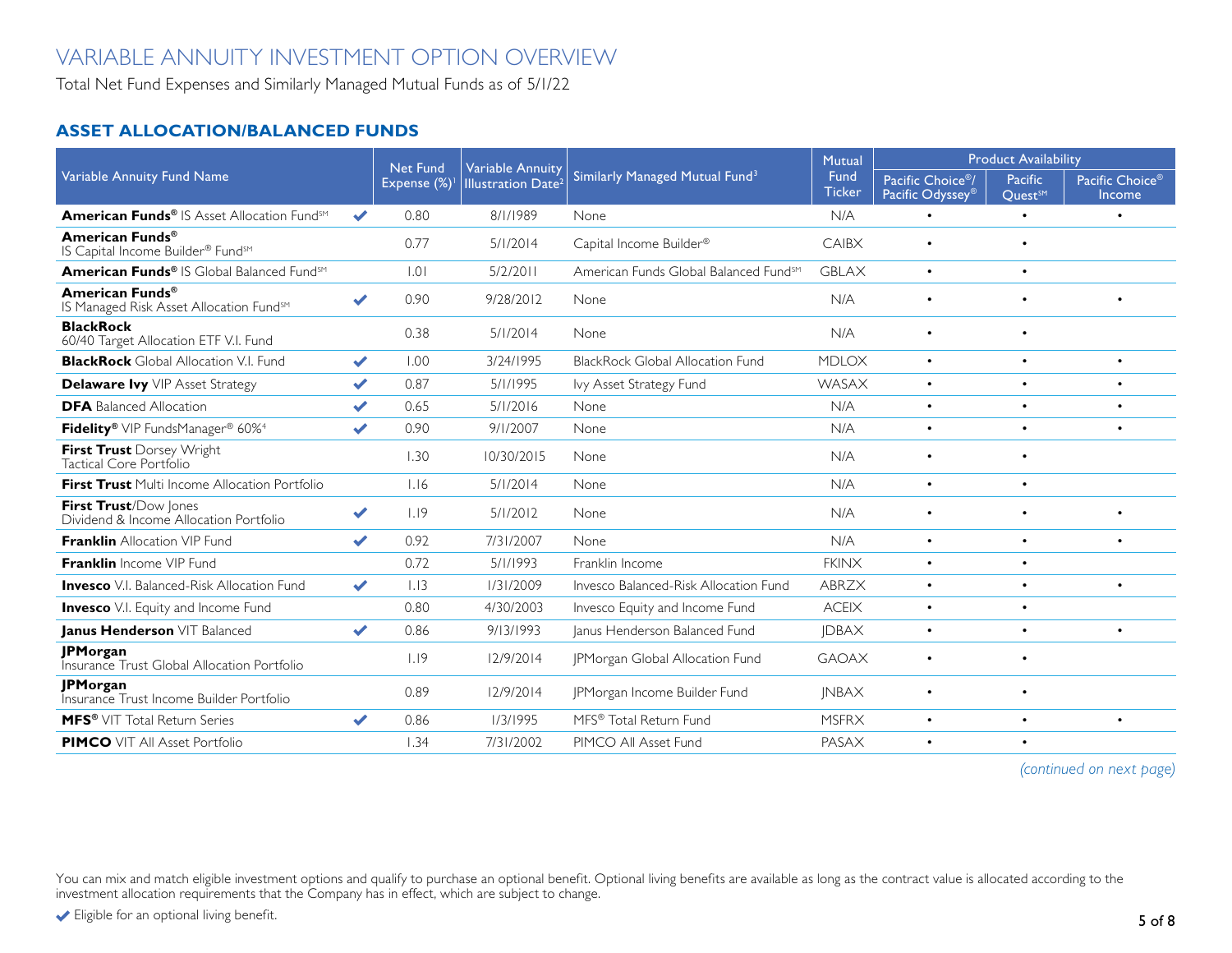Total Net Fund Expenses and Similarly Managed Mutual Funds as of 5/1/22

#### **ASSET ALLOCATION/BALANCED FUNDS** *(continued)*

|                                                                           |                      | <b>Net Fund</b> | Variable Annuity               |                                                                             | Mutual                | <b>Product Availability</b>                                   |                                       |                                              |
|---------------------------------------------------------------------------|----------------------|-----------------|--------------------------------|-----------------------------------------------------------------------------|-----------------------|---------------------------------------------------------------|---------------------------------------|----------------------------------------------|
| Variable Annuity Fund Name                                                |                      | Expense (%)     | Illustration Date <sup>2</sup> | Similarly Managed Mutual Fund <sup>3</sup>                                  | Fund<br><b>Ticker</b> | Pacific Choice <sup>®</sup> /<br>Pacific Odyssey <sup>®</sup> | <b>Pacific</b><br>Quest <sup>SM</sup> | Pacific Choice <sup>®</sup><br><b>Income</b> |
| <b>PLFA</b> ESG Diversified                                               | $\blacktriangledown$ | 0.82            | 5/3/2021                       | None                                                                        | N/A                   | $\bullet$                                                     | $\bullet$                             | $\bullet$                                    |
| <b>PLFA</b> ESG Diversified Growth                                        |                      | 0.80            | 11/1/2021                      | None                                                                        | N/A                   | $\bullet$                                                     | $\bullet$                             |                                              |
| <b>PLFA</b> Pacific Dynamix <sup>®</sup> Conservative-Growth <sup>5</sup> | $\blacktriangledown$ | 0.59            | 5/1/2009                       | None                                                                        | N/A                   | $\bullet$                                                     | $\bullet$                             | $\bullet$                                    |
| <b>PLFA</b> Pacific Dynamix <sup>®</sup> Moderate-Growth <sup>5</sup>     | $\blacktriangledown$ | 0.59            | 5/1/2009                       | None                                                                        | N/A                   | $\bullet$                                                     | $\bullet$                             | $\bullet$                                    |
| <b>PLFA</b> Pacific Dynamix <sup>®</sup> Growth <sup>5</sup>              | ▲◆                   | 0.59            | 5/1/2009                       | None                                                                        | N/A                   | $\bullet$                                                     | $\bullet$                             |                                              |
| <b>PLFA</b> Portfolio Optimization Conservative                           | $\blacktriangledown$ | 0.82            | 5/1/2011                       | Pacific Funds <sup>SM</sup><br>Portfolio Optimization Conservative          | <b>POAAX</b>          | $\bullet$                                                     |                                       |                                              |
| <b>PLFA</b><br>Portfolio Optimization Moderate-Conservative               | $\checkmark$         | 0.86            | 5/1/2011                       | Pacific Funds <sup>SM</sup> Portfolio Optimization<br>Moderate-Conservative | <b>POBAX</b>          | $\bullet$                                                     | $\bullet$                             |                                              |
| <b>PLFA</b> Portfolio Optimization Moderate                               |                      | 0.87            | 5/1/2011                       | Pacific Funds <sup>SM</sup><br>Portfolio Optimization Moderate              | <b>POCAX</b>          | $\bullet$                                                     | $\bullet$                             | $\bullet$                                    |
| <b>PLFA</b> Portfolio Optimization Growth                                 | ▲◆                   | 0.91            | 5/1/2011                       | Pacific Funds <sup>SM</sup><br>Portfolio Optimization Growth                | <b>PODAX</b>          | $\bullet$                                                     | $\bullet$                             |                                              |
| <b>PLFA</b><br>Portfolio Optimization Aggressive-Growth                   | П                    | 0.96            | 5/1/2011                       | Pacific Funds <sup>SM</sup><br>Portfolio Optimization Aggressive-Growth     | <b>POEAX</b>          | $\bullet$                                                     | $\bullet$                             |                                              |
| <b>State Street</b> Total Return V.I.S. Fund                              | ✔                    | 0.92            | 7/31/1985                      | State Street Total Return V.I.S.                                            | <b>SSTIX</b>          | $\bullet$                                                     | $\bullet$                             |                                              |

You can mix and match eligible investment options and qualify to purchase an optional benefit. Optional living benefits are available as long as the contract value is allocated according to the investment allocation requirements that the Company has in effect, which are subject to change.

- Eligible for an optional living benefit.
- Additional allowable investment option for optional living benefit riders with a Rider Effective Date before May 1, 2012.
- Additional allowable investment option for optional living benefit riders with a Rider Effective Date before January 1, 2009.
- Additional eligible investment option available only with Protected Investment Benefit optional benefit.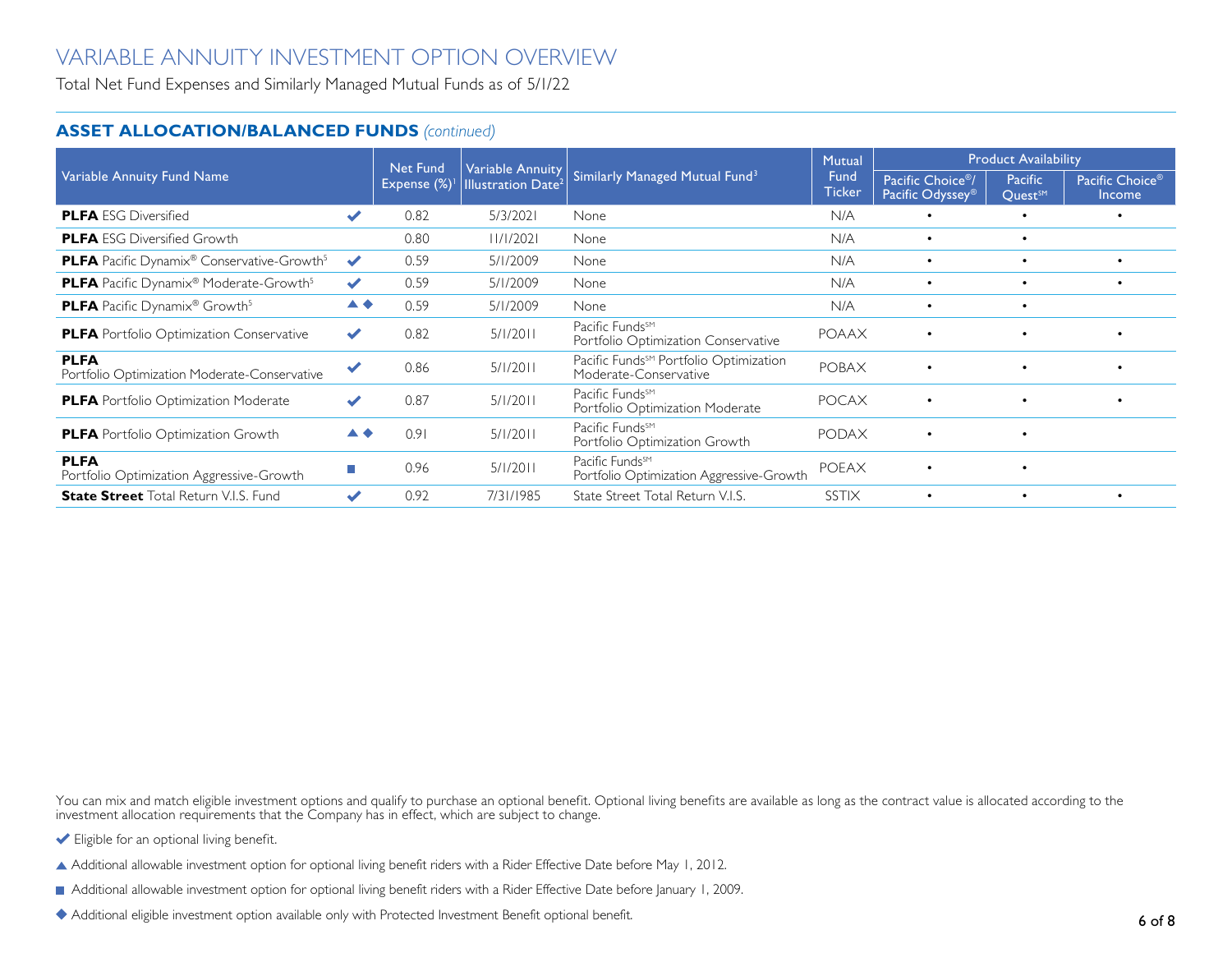#### Total Net Fund Expenses and Similarly Managed Mutual Funds as of 5/1/22

'Net operating expenses are as of the most recent prospectus date and are subject to change. These expenses are assessed annually as a percentage of each fund's average daily net assets. Net operating expenses reflect waivers, reductions, and reimbursements. The table does not reflect expenses and charges that are, or may be, imposed under the variable annuity contract.

2 Variable Annuity Illustration Date refers to the earliest date a hypothetical illustration can be run on the variable annuity portfolio. Variable annuity illustrations can be run on the Financial Professionals website at PacificLife.com.

<sup>3</sup>The money managers listed also may offer retail mutual funds. Although some funds may have names or investment goals that resemble retail mutual funds managed by the same money manager, these funds may not have the same underlying holdings as the retail mutual funds. Fees may vary between the variable annuity investment options and the similarly managed mutual funds. Investment results may be higher or lower.

4 Fidelity® VIP FundsManager® 60%: FMR Co., Inc (FMRC) has contractually agreed to waive 0.05% of each fund's management fee. This arrangement will remain in effect through April 30, 2023. In addition, Fidelity Management & Research Company (FMR) has contractually agreed to reimburse 0.10% of class-level expenses for Service Class and Service Class 2. This arrangement will remain in effect for at least one year from the effective date of the prospectus, and will remain in effect thereafter as long as Service Class and Service Class 2 continue to be sold to unaffiliated insurance companies. If Service Class and Service Class 2 are no longer sold to unaffiliated insurance companies, FMR, in its sole discretion, may discontinue the arrangement.

5 PLFA Pacific Dynamix® Portfolios: Net expenses reflect a contractual expense cap in place through April 30, 2023. There is no guarantee that expenses will continue to be capped after that date. Does not include contract-level charges. A fund-of-funds involves direct expenses for each fund and indirect expenses for the underlying funds.

The Russell 2000<sup>®</sup> Index and Russell 2000<sup>®</sup> Value Index (together, the "Indexes") are calculated by Russell or its agent, are trademarks of Frank Russell Company ("Russell"), and have been licensed for use by Pacific Select Fund ("PSF"). Neither Russell nor the London Stock Exchange Group companies (together the "Licensor Parties") sponsor, endorse, sell, or promote any portfolios of PSF, the content of this communication, or make any claim, prediction, warranty, or representation whatsoever, expressly or impliedly, either as to (i) the results to be obtained from the use of the Indexes, or (ii) the suitability of the Indexes for the purpose to which they are being put. The Licensor Parties do not and will not provide any financial or investment advice or recommendation in relation to the Index to Pacific Select Fund or its clients. The Licensor Parties do not accept any liability to any person for any errors or omissions in the Russell Indexes and are under no obligation to advise any person of any error therein.

The "S&P 500® index" is a product of S&P Dow Jones Indices LLC or its affiliates ("SPDJI"), and has been licensed for use by Pacific Life Insurance Company. Standard & Poor's® and S&P® are registered trademarks of Standard & Poor's Financial Services LLC ("S&P"); Dow Jones® is a registered trademark of Dow Jones Trademark Holdings LLC ("Dow Jones"). Pacific Life's product is not sponsored, endorsed, sold, or promoted by SPDJI, Dow Jones, S&P, their respective affiliates, and none of such parties make any representation regarding the advisability of investing in such product(s) nor do they have any liability for any errors, omissions, or interruptions of the S&P 500<sup>®</sup> index.

The Invesco<sup>®</sup> V.I. Defined Outcome Funds are not sponsored, endorsed, sold, or promoted by the Nasdaq or its affiliates (Nasdaq, with its affiliates, are referred to as the "Corporations"). The Corporations have no liability in connection with the administration, marketing, or trading of the Invesco® V.I. Defined Outcome Funds. "Nasdaq®" is a registered trademark and is used under license.